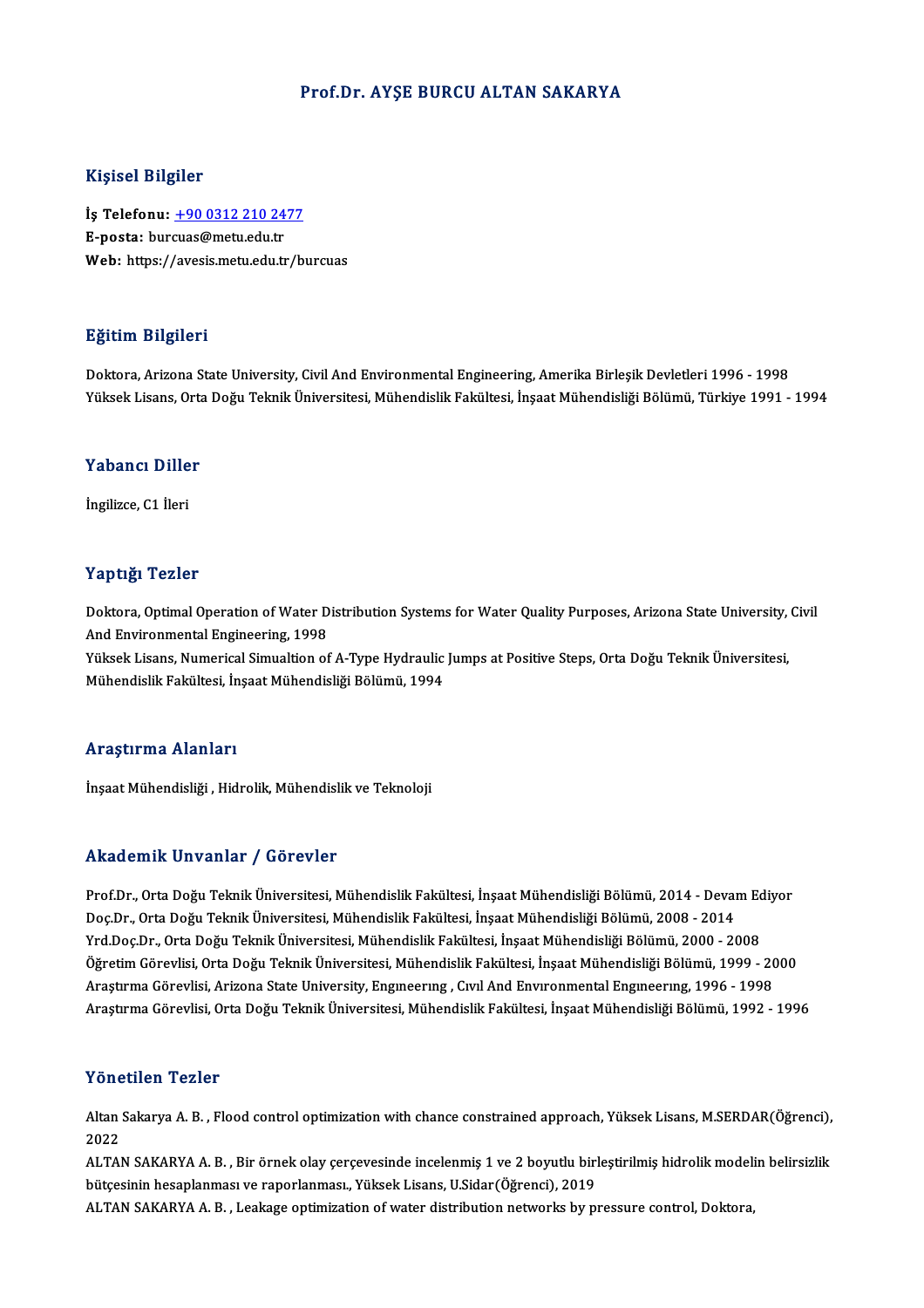E.KÖKER(Öğrenci), 2018<br>ALTAN SAKARYA A. B. D ALTAN SAKARYA A. B. , Determination of optimum cropping pattern of irrigation fields, Yüksek Lisans,<br>C.ÖZCAN(Öğrenci), 2017 E.KÖKER(Öğrenci), 2018<br>ALTAN SAKARYA A. B. , D<br>C.ÖZCAN(Öğrenci), 2017<br>ALTAN SAKARYA A. B. ALTAN SAKARYA A. B. , Determination of optimum cropping pattern of irrigation fields, Yüksek Lisans,<br>C.ÖZCAN(Öğrenci), 2017<br>ALTAN SAKARYA A. B. , Optimization of water distribution networks using mixed-integer linear progr C.ÖZCAN(Öğrenci), 2017<br>ALTAN SAKARYA A. B. , Optimiz:<br>Lisans, E.UZUN(Öğrenci), 2016<br>ALTAN SAKARYA A. B. Məximiz ALTAN SAKARYA A. B. , Optimization of water distribution networks using mixed-integer linear program<br>Lisans, E.UZUN(Öğrenci), 2016<br>ALTAN SAKARYA A. B. , Maximizing energy generation of a cascade hydropower system, Yüksek L Lisans, E.UZUN(Öğrenci), 2016<br>ALTAN SAKARYA A. B. , Maximizing energy generation of a cascade hydropower system, Yüksek Lisans,<br>V.KARAEREN(Öğrenci), 2014 ALTAN SAKARYA A.B., Numerical modelling of contracted sharp crested weirs, Yüksek Lisans, A.DURU(Öğrenci), 2014 ALTAN SAKARYA A.B. , Determination of optimum capacity and operation of reservoirs for irrigation purposes, Yüksek ALTAN SAKARYA A. B. , Numeri<br>ALTAN SAKARYA A. B. , Determi<br>Lisans, T.EMRE(Öğrenci), 2014<br>ALTAN SAKARYA A. B. , Ontimel ALTAN SAKARYA A. B. , Optimal management of coastal aquifers using heuristic algorithms, Doktora,<br>K.DEMİRBAS(Öğrenci), 2011 Lisans, T.EMRE(Öğrenci), 201<br>ALTAN SAKARYA A. B. , Optim<br>K.DEMİRBAŞ(Öğrenci), 2011<br>ALTAN SAKARYA A. B. . Chane ALTAN SAKARYA A. B. , Optimal management of coastal aquifers using heuristic algorithms, Doktora,<br>K.DEMİRBAŞ(Öğrenci), 2011<br>ALTAN SAKARYA A. B. , Chance constrained optimization of booster disinfection in water distributio K.DEMİRBAŞ(Öğrenci), 2011<br>ALTAN SAKARYA A. B. , Chance c<br>Lisans, E.KÖKER(Öğrenci), 2011<br>ALTAN SAKARYA A. B. AYDIN İ ALTAN SAKARYA A. B. , Chance constrained optimization of booster disinfection in water distribution networks,<br>Lisans, E.KÖKER(Öğrenci), 2011<br>ALTAN SAKARYA A. B. , AYDIN İ., Experimental investigation on sharp crested recta Lisans, E.KÖKER(Öğrenci),<br>ALTAN SAKARYA A. B. , AY<br>H.ÇİĞDEM(Öğrenci), 2009<br>ALTAN SAKARYA A. B. - Bo ALTAN SAKARYA A. B. , AYDIN İ., Experimental investigation on sharp crested rectangular weirs, Yüksek Lisans,<br>H.ÇİĞDEM(Öğrenci), 2009<br>ALTAN SAKARYA A. B. , Booster disinfection in water distribution networks, Yüksek Lisans H.ÇİĞDEM(Öğrenci), 2009<br>ALTAN SAKARYA A. B. , Booster disinfection in water distribution networks, Yüksek Lisans, Ç.SERT(Ö<br>ALTAN SAKARYA A. B. , Optimum design of slurry pipelines, Yüksek Lisans, B.YILDIZ(Öğrenci), 2009<br>AL ALTAN SAKARYA A. B. , Optimum design of slurry pipelines, Yüksek Lisans, B.YILDIZ(Öğrenci), 2009<br>ALTAN SAKARYA A. B. , Optimization of multireservoir systems by genetic algorithm, Doktora, O.HINÇAL(Öğrenci), 2008 ALTAN SAKARYA A.B., Optimal channel design, Yüksek Lisans, B.AKSOY(Öğrenci), 2003

## JüriÜyelikleri

Tez Savunma (YüksekLisans),Tez Savunma (YüksekLisans),GaziÜniversitesi,Ağustos,2021 Tez Savunma (Yüksek Lisans), Tez Savunma (Yüksek Lisans), Gazi Üniversitesi, Ağustos, 2021<br>Tez Savunma (Yüksek Lisans), Tez Savunma (Yüksek Lisans), Orta Doğu Teknik Üniversitesi, Ağustos, 2021<br>Tez Savunma (Yüksek Lisans),

Tez Savunma (YüksekLisans),Tez Savunma (YüksekLisans),OrtaDoğuTeknikÜniversitesi,Ağustos,2021

Tez Savunma (Yüksek Lisans), Tez Savunma (Yüksek Lisans), Orta Doğu Teknik Üniversitesi, Ağustos, 2021<br>Tez Savunma (Yüksek Lisans), Tez Savunma (Yüksek Lisans), Orta Doğu Teknik Üniversitesi, Temmuz, 2021<br>Doktora Tez İzlem Tez Savunma (<br>Doktora Tez İz<br>Haziran, 2021<br>Akademik Kadı Doktora Tez İzleme Komitesi (TİK) Üyeliği, Doktora Tez İzleme Komitesi (TİK) Üyeliği, Orta Doğu Teknik Üniversitesi,<br>Haziran, 2021<br>Akademik Kadroya Atama, Akademik Kadroya Atama, Ted Üniversitesi, Haziran, 2021

Haziran, 2021<br>Akademik Kadroya Atama, Akademik Kadroya Atama, Ted Üniversitesi, Haziran, 2021<br>Akademik Kadroya Atama, Akademik Kadroya Atama, Orta Doğu Teknik Üniversitesi, Şubat, 2021<br>Dektera Ter İzlama Kemitesi (TİK) Üye

Doktora Tez İzleme Komitesi (TİK) Üyeliği, Doktora Tez İzleme Komitesi (TİK) Üyeliği, Orta Doğu Teknik Üniversitesi,<br>Ocak, 2021 Akademik K<br>Doktora Tez<br>Ocak, 2021

### SCI, SSCI ve AHCI İndekslerine Giren Dergilerde Yayınlanan Makaleler

- CI, SSCI ve AHCI İndekslerine Giren Dergilerde Yayınlanan Makaleler<br>I. Short-Term Flood Control and Long-Term Energy Maximization in Multi-reservoir Systems Using<br>Improved Barticle System Optimization SBOT TO THIST HILORDICHING SHIGH B<br>Short-Term Flood Control and Long-Te<br>Improved Particle Swarm Optimization Improved Particle Swarm Optimization<br>Guvengir U., SAVAŞANERİL TÜFEKCİ S., ALTAN SAKARYA A. B. , Buhan S. WATER RESOURCES MANAGEMENT, cilt.35, sa.13, ss.4293-4307, 2021 (SCI İndekslerine Giren Dergi) Guvengir U., SAVAŞANERİL TÜFEKCİ S., ALTAN SAKARYA A. B. , Buhan S.<br>WATER RESOURCES MANAGEMENT, cilt.35, sa.13, ss.4293-4307, 2021 (SCI İndekslerine Giren Dergi)<br>II. Numerical modelling of contracted sharp-crested weirs an
- Altan-Sakarya A. B. , KÖKPINAR M. A. , Duru A.<br>IRRIGATION AND DRAINAGE, cilt.69, sa.4, ss.854-864, 2020 (SCI İndekslerine Giren Dergi) Numerical modelling of contracted sharp-crested weirs and combined weir and<br>Altan-Sakarya A. B., KÖKPINAR M. A., Duru A.<br>IRRIGATION AND DRAINAGE, cilt.69, sa.4, ss.854-864, 2020 (SCI İndekslerine Giren Dergi)<br>Ontimal ashed Altan-Sakarya A. B., KÖKPINAR M. A., Duru A.<br>IRRIGATION AND DRAINAGE, cilt.69, sa.4, ss.854-864, 2020 (SCI Indekslerine Giren I<br>III. Optimal scheduling of booster disinfection in water distribution networks<br>Sent C. ALTAN S
- **IRRIGATION AND DRAINAGE,<br>Optimal scheduling of boo:**<br>Sert C., ALTAN SAKARYA A. B.<br>CIVIL ENCINEERING AND ENI Sert C., ALTAN SAKARYA A. B.<br>CIVIL ENGINEERING AND ENVIRONMENTAL SYSTEMS, cilt.34, ss.278-297, 2017 (SCI İndekslerine Giren Dergi) Sert C., ALTAN SAKARYA A. B.<br>CIVIL ENGINEERING AND ENVIRONMENTAL SYSTEMS, cilt.34, ss.278-297, 2017 (SCI İndekslerine Giren Dergi)<br>IV. Assessment of sediment yield estimations for large watershed areas: a case study for th
- Demirkopru and Hirfanli reservoirs in Turkey<br>Kokpinar M. A. , Altan-Sakarya A. B. , KUMCU Ş. Y. , GÖĞÜŞ M. Assessment of sediment yield estimations for large w<br>Demirkopru and Hirfanli reservoirs in Turkey<br>Kokpinar M.A., Altan-Sakarya A.B., KUMCU Ş.Y., GÖĞÜŞ M.<br>HYDROLOCICAL SCIENCES JOURNAL JOURNAL DES SCIENCE HYDROLOGICAL SCIENCES JOURNAL-JOURNALDES SCIENCESHYDROLOGIQUES, cilt.60, sa.12, ss.2189-2203,2015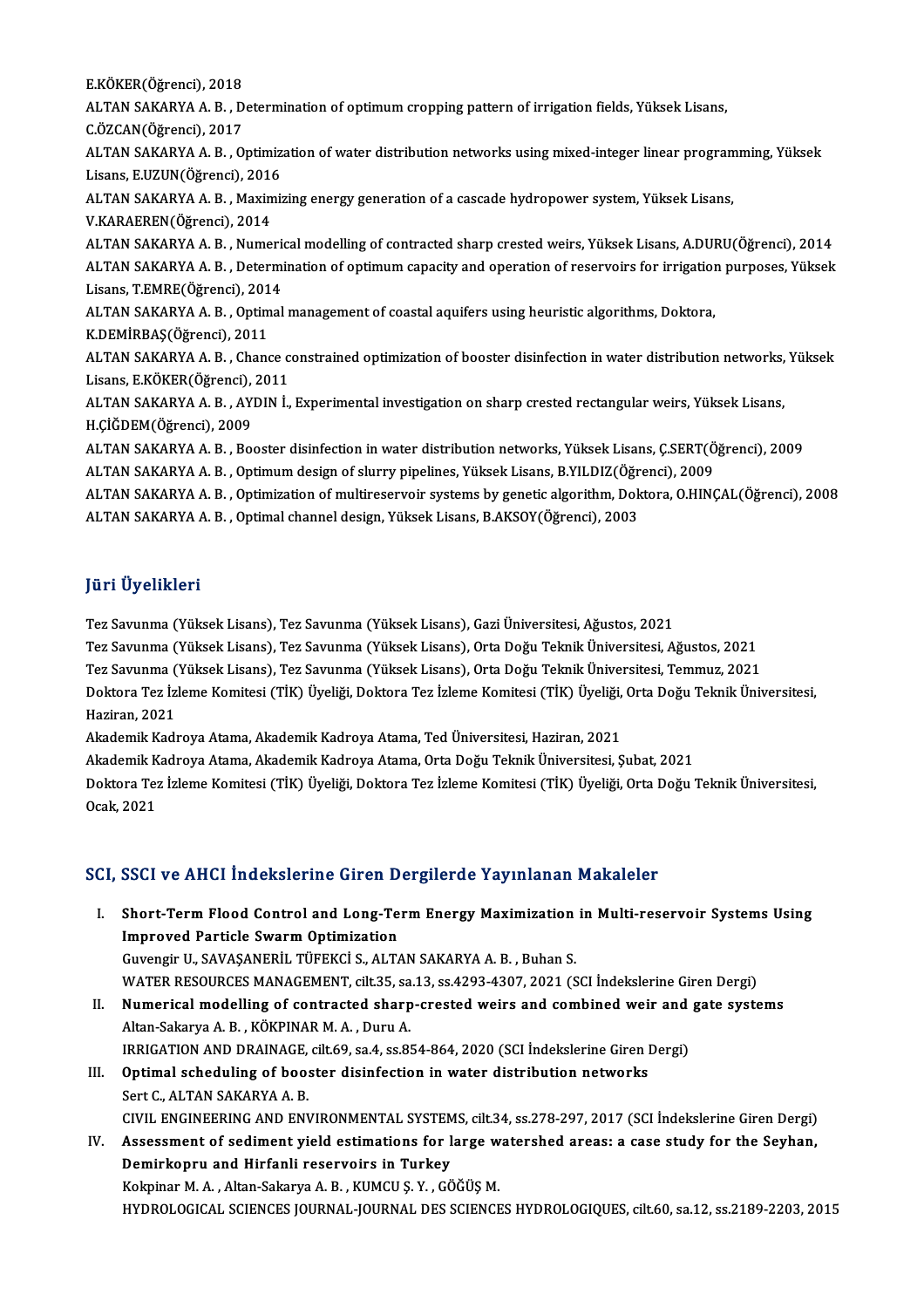(SCI İndekslerine Giren Dergi) (SCI indekslerine Giren Dergi)<br>V. Weir velocity formulation for sharp-crested rectangular weirs<br>CHARAHIEH S. AVDIN i. Altan Sekawa A. B (SCI İndekslerine Giren Dergi)<br>Weir velocity formulation for sharp-cre<br>GHARAHJEH S., AYDIN İ., Altan-Sakarya A. B.<br>ELOW MEASUREMENT AND INSTRUMENTA' Weir velocity formulation for sharp-crested rectangular weirs<br>GHARAHJEH S., AYDIN İ., Altan-Sakarya A. B.<br>FLOW MEASUREMENT AND INSTRUMENTATION, cilt.41, ss.50-56, 2015 (SCI İndekslerine Giren Dergi)<br>Change Constrained Onti GHARAHJEH S., AYDIN İ., Altan-Sakarya A. B.<br>FLOW MEASUREMENT AND INSTRUMENTATION, cilt.41, ss.50-56, 2015 (SCI İndekslerine Giren Dergi)<br>VI. Chance Constrained Optimization of Booster Chlorination in Water Distribution Net FLOW MEASUREMENT AND<br>Chance Constrained Optin<br>Köker E., Altan-Sakarya A. B.<br>Clean - Sail Air Water silt 43 Chance Constrained Optimization of Booster Chlorination in Water Distrib<br>Köker E., Altan-Sakarya A. B.<br>Clean - Soil, Air, Water, cilt.43, sa.5, ss.717-723, 2015 (SCI İndekslerine Giren Dergi)<br>Ontimum design of slurey pinal Köker E., Altan-Sakarya A. B.<br>Clean - Soil, Air, Water, cilt.43, sa.5, ss.717-723, 2015 (SCI İndeksl<br>VII. Optimum design of slurry pipelines by genetic algorithm<br>Vildir B. ALTAN SAKARYA A. B. Cor A. M. Clean - Soil, Air, Water, cilt.43, sa.5, ss.717<br>Optimum design of slurry pipelines b<br>Yildiz B., ALTAN SAKARYA A. B. , Ger A. M.<br>CIVIL ENCINEERING AND ENVIRONMENT Optimum design of slurry pipelines by genetic algorithm<br>Yildiz B., ALTAN SAKARYA A. B. , Ger A. M.<br>CIVIL ENGINEERING AND ENVIRONMENTAL SYSTEMS, cilt.31, sa.4, ss.311-330, 2014 (SCI İndekslerine Giren<br>Persi) Yildiz B<br>CIVIL E<br>Dergi)<br>Compu CIVIL ENGINEERING AND ENVIRONMENTAL SYSTEMS, cilt.31, sa.4, ss.311-330, 2014 (SCI Indeksler<br>Dergi)<br>VIII. Computation of discharge for simultaneous flow over weirs and below gates (H-weirs)<br>ALTAN SAKARYA A.B. Kolminar M.A. Dergi)<br>VIII. Computation of discharge for simultaneous flow over weirs and below gates (H-weirs)<br>ALTAN SAKARYA A.B., Kokpinar M.A. Computation of discharge for simultaneous flow over weirs and below gates (H-weirs)<br>ALTAN SAKARYA A. B. , Kokpinar M. A.<br>FLOW MEASUREMENT AND INSTRUMENTATION, cilt.29, ss.32-38, 2013 (SCI İndekslerine Giren Dergi)<br>Ontimal IX. Optimal dewatering of an excavation site FLOW MEASUREMENT AND INSTRUMENT.<br>Optimal dewatering of an excavation s<br>Demirbas K., Altan-Sakarya A. B. , Önder H.<br>Preseedings of the Institution of Civil Engin Proceedings of the Institution of Civil Engineers: Water Management, cilt.165, sa.6, ss.327-337, 2012 (SCI Indekslerine Giren Dergi) Demirbas K., Altan-Sakarya A. B., Önder H. Proceedings of the Institution of Civil Engineers: Water Manage<br>Indekslerine Giren Dergi)<br>X. Discharge formula for rectangular sharp-crested weirs<br>AVPIN LAlten Selmure A.B. SiSMAN C İndekslerine Giren Dergi)<br>Discharge formula for rectangular s<br>AYDIN İ., Altan-Sakarya A.B. , ŞİŞMAN Ç.<br>ELOW MEASUREMENT AND INSTRUMEN Discharge formula for rectangular sharp-crested weirs<br>AYDIN İ., Altan-Sakarya A. B. , ŞİŞMAN Ç.<br>FLOW MEASUREMENT AND INSTRUMENTATION, cilt.22, sa.2, ss.144-151, 2011 (SCI İndekslerine Giren Dergi)<br>Ontimiration of Multiresc AYDIN İ., Altan-Sakarya A. B. , ŞİŞMAN Ç.<br>FLOW MEASUREMENT AND INSTRUMENTATION, cilt.22, sa.2, ss.144-XI.<br>XI. Optimization of Multireservoir Systems by Genetic Algorithm<br>Hincal O., Altan-Sakarya A. B. , Ger A. M. FLOW MEASUREMENT AND INSTRUME<br>Optimization of Multireservoir Syst<br>Hinçal O., Altan-Sakarya A. B. , Ger A. M.<br>Water Becources Management, cilt 25, s Optimization of Multireservoir Systems by Genetic Algorithm<br>Hinçal O., Altan-Sakarya A. B. , Ger A. M.<br>Water Resources Management, cilt.25, sa.5, ss.1465-1487, 2011 (SCI İndekslerine Giren Dergi)<br>Logal anargy lasses at nas Hinçal O., Altan-Sakarya A. B. , Ger A. M.<br>Water Resources Management, cilt.25, sa.5, ss.1465-1487, 2011 (SCI İndekslerine Giren Dergi)<br>XII. Local energy losses at positive and negative steps in subcritical open channel fl Water Resources Management, ci<br>Local energy losses at positiv<br>Tokyay N. D. , Altan-Sakarya A. B.<br>Water SA. 9ilt 37, ss 2, ss 337, 244 XII. Local energy losses at positive and negative steps in subcritical open channel flows<br>Tokyay N.D., Altan-Sakarya A.B.<br>Water SA, cilt.37, sa.2, ss.237-244, 2011 (SCI İndekslerine Giren Dergi) XIII. Application of a flow-measurement structure for sediment-laden streams GÖĞÜŞM.,GerekCüneytA.,BurcuAltan-SakaryaA.B. Application of a flow-measurement structure for sediment-laden streams<br>GÖĞÜŞ M., Gerek Cüneyt A., Burcu Altan-Sakarya A. B.<br>Canadian Journal of Civil Engineering, cilt.36, sa.9, ss.1539-1543, 2009 (SCI İndekslerine Giren D XIV. Numerical simulation of minimum B-jumps at abrupt drops<br>Tokyay N. D., Altan-Sakarya A. B., Eski E. Canadian Journal of Civil Engineering, cilt<br>Numerical simulation of minimum B-<br>Tokyay N. D. , Altan-Sakarya A. B. , Eski E.<br>International Journal for Numerical Meth Numerical simulation of minimum B-jumps at abrupt drops<br>Tokyay N. D. , Altan-Sakarya A. B. , Eski E.<br>International Journal for Numerical Methods in Fluids, cilt.56, sa.9, ss.1605-1623, 2008 (SCI İndekslerine Giren<br>Dergi) Tokyay<br>Interna<br>Dergi)<br>Disaya International Journal for Numerical Methods in Fluids, cilt.56, sa.9, ss.1605-1623, 2008 (SCI Indekslerine Giren<br>Dergi)<br>XV. Discussion of "Uniform and critical flow computations" by Ramappa G. Patil, J. S. R. Murthy, and L Dergi)<br>Discus:<br>Ghosh<br>Altan Sa Discussion of "U<mark>l</mark><br>Ghosh<br>Altan-Sakarya A. B.<br>JOUPNAL OF IPPIC Ghosh<br>Altan-Sakarya A. B.<br>JOURNAL OF IRRIGATION AND DRAINAGE ENGINEERING, cilt.132, sa.6, ss.634, 2006 (SCI İndekslerine Giren<br>Persi) Altan-S<br>JOURN<br>Dergi)<br>Perfer XVI. Performance of slitweir AYDINİ.,Altan-SakayaA.B. ,GerA.M. Performance of slit weir<br>AYDIN İ., Altan-Sakaya A. B. , Ger A. M.<br>Journal of Hydraulic Engineering, cilt.132, sa.9, ss.987-989, 2006 (SCI İndekslerine Giren Dergi)<br>Ontimal lined shannal desisn XVII. Optimal lined channel design<br>Aksoy B., Altan-Sakarya A. B. Journal of Hydraulic Enginee<br>Optimal lined channel des<br>Aksoy B., Altan-Sakarya A. B.<br>Canadian Journal of Civil Eng Optimal lined channel design<br>Aksoy B., Altan-Sakarya A. B.<br>Canadian Journal of Civil Engineering, cilt.33, sa.5, ss.535-545, 2006 (SCI İndekslerine Giren Dergi)<br>Disayasian of "Canaralized baad disabarga equation for flow o Aksoy B., Altan-Sakarya A. B.<br>Canadian Journal of Civil Engineering, cilt.33, sa.5, ss.535-545, 2006 (SCI İndekslerine Giren Dergi)<br>XVIII. Discussion of "Generalized head-discharge equation for flow over sharp-crested incl Canadian Journal of Civil Engineering, cilt.33, sa.5, ss.535-545, 2<br>Discussion of "Generalized head-discharge equation for<br>notch weir" by M. N. Shesha prakash and A. V Shivapur<br>Altan Sakawa A. B Discussion of "Ge<br>notch weir" by M<br>Altan-Sakarya A. B.<br>JOUPMAL OF IPPIC notch weir" by M. N. Shesha prakash and A. V Shivapur<br>Altan-Sakarya A. B.<br>JOURNAL OF IRRIGATION AND DRAINAGE ENGINEERING, cilt.132, sa.1, ss.80-81, 2006 (SCI İndekslerine Giren<br>Dergi) Altan-Sakarya A.B. XIX. Closure to "optimal operation of water distribution pumps considering water quality"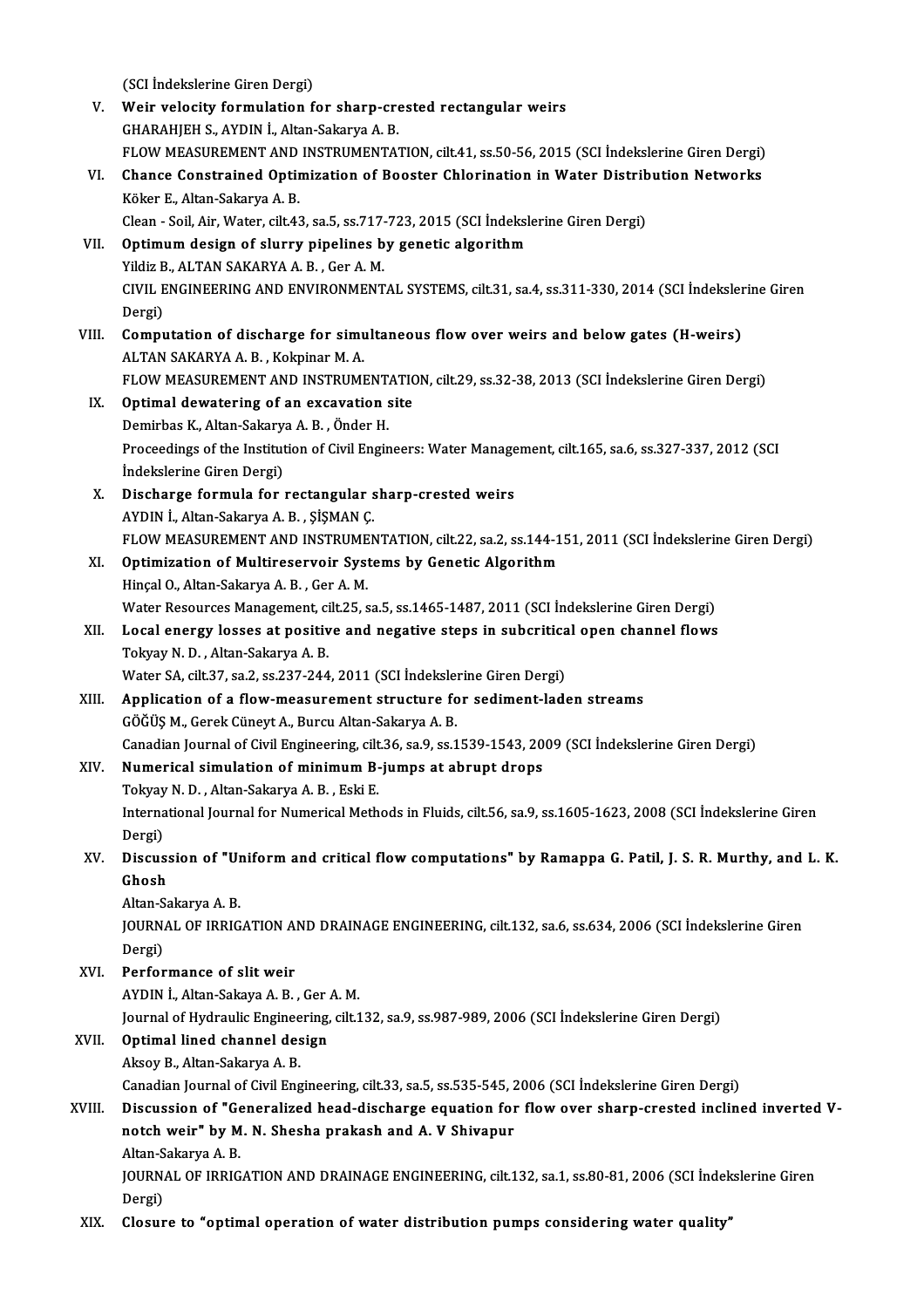ALTANSAKARYAA.B. ,Mays L.W.

- Journal of Water Resources Planning and Management, cilt.129, sa.1, ss.82, 2003 (SCI İndekslerine Giren Dergi)
- ALTAN SAKARYA A. B., Mays L. W.<br>Journal of Water Resources Planning and Management, cilt.129, sa.1, ss.<br>XX. Discussion of Combined free Flow Over Weirs and Below Gates Journal of Water Resources Planning and M<br>Discussion of Combined free Flow Ove<br>ALTAN SAKARYA A. B. , AYDIN I., GER A. M.<br>JOURNAL OF HYDRAULIC RESEARCH, sit 4: ALTAN SAKARYA A. B. , AYDIN I., GER A. M.<br>JOURNAL OF HYDRAULIC RESEARCH, cilt.42, ss.557-560, 2002 (SCI Expanded İndekslerine Giren Dergi)
- XXI. Optimal operation of water distribution pumps considering water quality Sakarya A. B., Mays L. W. Journal of Water Resources Planning and Management, cilt.126, ss.210-220, 2000 (SCI İndekslerine Giren Dergi) Sakarya A. B. , Mays L. W.<br>Journal of Water Resources Planning and Management, cilt.126, ss.210-22<br>XXII. Numerical simulation of A-type hydraulic jumps at positive steps<br>Sakarya A. B. TOKYAY N.

Journal of Water Resourc<br><mark>Numerical simulation c</mark><br>Sakarya A. B. , TOKYAY N.<br>Canadian Journal of Civil I Sakarya A. B. , TOKYAY N.<br>Canadian Journal of Civil Engineering, cilt.27, sa.4, ss.805-813, 2000 (SCI İndekslerine Giren Dergi)

### Kitap & Kitap Bölümleri

- Itap & Kitap Bölümleri<br>I. Optimal Operation of Water Distribution Systems<br>Coldman E.E. Altan Sakawya A.B. Maya L.W gold Kridp Bordmior<br>Optimal Operation of Water Distribution<br>Goldman F. E. , Altan Sakarya A. B. , Mays L.W.<br>Urban Water Sunnly Management Teola Jorny Optimal Operation of Water Distribution Systems<br>Goldman F. E. , Altan Sakarya A. B. , Mays L. W.<br>Urban Water Supply Management Tools, Larry W. Mays, Editör, McGraw-Hill Companies , New-York, ss.1-29, 2004<br>Ontimal Operation Goldman F. E. , Altan Sakarya A. B. , Mays J<br>Urban Water Supply Management Tools, I<br>II. Optimal Operation of Water Systems
- Urban Water Supply Management Tools, Larry<br>**Optimal Operation of Water Systems**<br>Goldman F. E. , Altan Sakarya A. B. , Mays L. W.<br>Urban Water Supply Handbook, Larry W. Mays Optimal Operation of Water Systems<br>Goldman F. E. , Altan Sakarya A. B. , Mays L. W.<br>Urban Water Supply Handbook, Larry W. Mays, Editör, McGraw-Hill Companies , New-York, ss.1-39, 2002<br>Reliablity Analysis for Dosign Goldman F. E. , Altan Sakarya A. B. , Mays L. W.<br>Urban Water Supply Handbook, Larry W. Mays, Editör, McGraw-Hill Companies<br>III. Reliablity Analysis for Design<br>Goulter I., Walski T. M. , Mays L. W. , Altan Sakarya A. B. , B
- Urban Water Supply Handbook, Larry W. Mays, Editör, McGraw-Hill Companies<br>Reliablity Analysis for Design<br>Goulter I., Walski T. M. , Mays L. W. , Altan Sakarya A. B. , Bouchart F., Tung Y. K.<br>Water Distribution Systems Hand Reliablity Analysis for Design<br>Goulter I., Walski T. M. , Mays L. W. , Altan Sakarya A. B. , Bouchart F., Tung Y. K.<br>Water Distribution Systems Handbook, Larry W. Mays, Editör, McGraw-Hill Companies , New-York, ss.1-52, 20 Goulter I., Walski T. M., Mays L. W., Altan<br>Water Distribution Systems Handbook, L.<br>IV. Optimization Models for Operations
- IV. Optimization Models for Operations<br>Goldman F., Altan Sakarya A. B. , Ormsbee L. E. , Uber J. G. , Mays L. W. Water Distribution Systems Handbook, Larry W. Mays, Editör, McGraw-Hill Companies , New-York, ss.1-47, 2000

### Hakemli Kongre / Sempozyum Bildiri Kitaplarında Yer Alan Yayınlar

I. Kaskat Baraj Sistemlerinde Kısa Dönemli Taşkın Kontrolü İçin Metasezgisel Bir Yöntem ALTAN SAKARYA A.B., buhan s., güvengir u., SAVAŞANERİL TÜFEKCİ S. Kaskat Baraj Sistemlerinde Kısa Dönemli Taşkın Kontrolü İçin Metasezgisel Bir Yöntem<br>ALTAN SAKARYA A. B. , buhan s., güvengir u., SAVAŞANERİL TÜFEKCİ S.<br>39. Yöneylem Araştırması ve Endüstri Mühendisliği (YAEM) Ulusal Kongr ALTAN SAKARYA A. B. , buhan s., güvengir u., SAVAŞANERİL TÜFEKCİ S.<br>39. Yöneylem Araştırması ve Endüstri Mühendisliği (YAEM) Ulusal Kongresi, Ankara, T<br>II. Optimization of booster disinfection stations in water distributio 39. Yöneylem Araştırması ve Er<br>**Optimization of booster dis:**<br>SERT Ç., ALTAN SAKARYA A. B.<br>Euro 2019 The Association of E Optimization of booster disinfection stations in water distribution network<br>SERT Ç., ALTAN SAKARYA A. B.<br>Euro 2018 The Association of European Operational Research, 8 - 11 Temmuz 2018<br>Numerical modeling of contracted sharp SERT Ç., ALTAN SAKARYA A. B.<br>Euro 2018 The Association of European Operational Research<br>III. Numerical modeling of contracted sharp crested weirs<br>Dury A. Altan Sakarya A. B. Kakpinar M. A. Euro 2018 The Association of European Ope<br>**Numerical modeling of contracted shar**<br>Duru A., Altan Sakarya A. B. , Kokpinar M. A.<br>4th JAHP Europe Congress 27, 29 Temmus Numerical modeling of contracted sharp cres<br>Duru A., Altan Sakarya A. B. , Kokpinar M. A.<br>4th IAHR Europe Congress, 27 - 29 Temmuz 2016<br>Numerical modelling of contracted sharp are Duru A., Altan Sakarya A. B. , Kokpinar M. A.<br>4th IAHR Europe Congress, 27 - 29 Temmuz 2016<br>IV. Numerical modelling of contracted sharp crested weirs<br>Duru A., Altan-Sakarya A. B. , Kokpinar M. 4th IAHR Europe Congress, 27 - 29 Temm<br>Numerical modelling of contracted sl<br>Duru A., Altan-Sakarya A. B. , Kokpinar M.<br>4th Europeen Congress of the Internation Numerical modelling of contracted sharp crested weirs<br>Duru A., Altan-Sakarya A. B. , Kokpinar M.<br>4th European Congress of the International Association of Hydroenvironment engineering and Research, IAHR<br>2016 Lisse Belsika Duru A., Altan-Sakarya A. B. , Kokpinar M.<br>4th European Congress of the International Association<br>2016, Liege, Belçika, 27 - 29 Temmuz 2016, ss.601-608<br>Ontimination of Loskage in Weter Distribution Ne 4th European Congress of the International Association of Hydroenvironment engineering and Rese<br>2016, Liege, Belçika, 27 - 29 Temmuz 2016, ss.601-608<br>V. Optimization of Leakage in Water Distribution NetworksUsing Pressure 2016, Liege, Belçika, 27 - 29 Temmuz 2016, ss.601-608<br>Optimization of Leakage in Water Distribution N<br>KÖKER E., ALTAN SAKARYA A. B. V. Optimization of Leakage in Water Distribution NetworksUsing Pressure Reducing Valve KÖKER E., ALTAN SAKARYA A. B.<br>Euro The Association of European Operational Research Societies, 3 - 06 Temmuz 2016<br>VI. Experimental Investigation of the Original Project of Yukari Kaleköy Dam and Hydroelectric Power<br>Plant S Euro The Association of European Operational Research Societies, 3 - 06 Temmuz 2016<br>Experimental Investigation of the Original Project of Yukari Kaleköy Dam and<br>Plant Spillway<br>GÖĞÜS M., ALTAN SAKARYA A. B. , KÖKEN M. Experimental Investigation of the Origin<br>Plant Spillway<br>GÖĞÜŞ M., ALTAN SAKARYA A.B. , KÖKEN M.<br>World Multidissiplinary Civil Ensineering Are World Multidisciplinary Civil Engineering-Architecture-Urban Planning Symposium 2016, WMCAUS 2016, PRAG,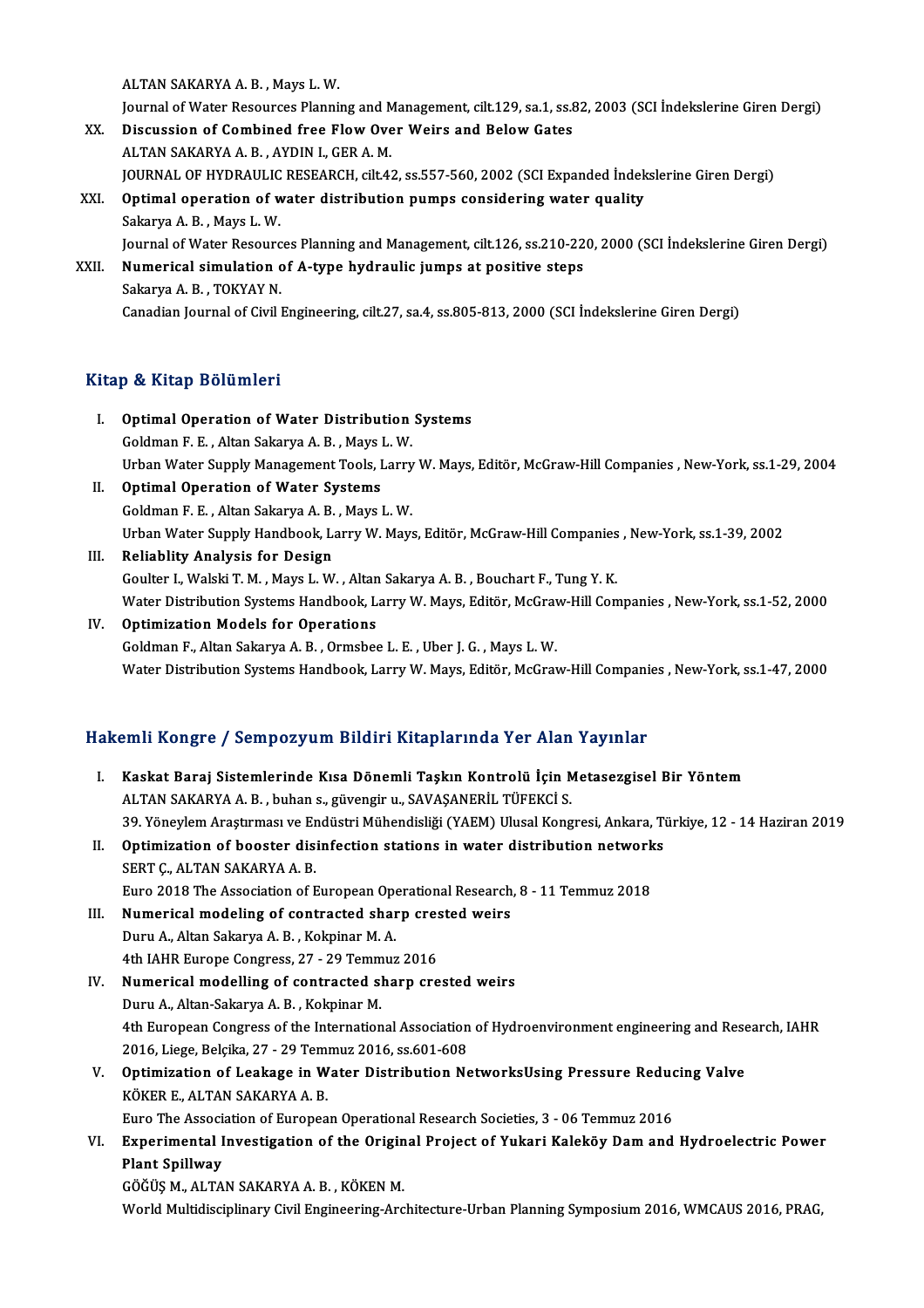|        | Çek Cumhuriyeti, 13 - 17 Haziran 2016                                                                           |
|--------|-----------------------------------------------------------------------------------------------------------------|
| VII.   | Experimental Investigation of the Anti Vortex Devices of Beyhan 1 Dam and Hydroelectric Power                   |
|        | Plant Water Intake Structure                                                                                    |
|        | GÖĞÜŞ M., ALTAN SAKARYA A. B. , KÖKEN M.                                                                        |
|        | World Multidisciplinary Civil Engineering-Architecture-Urban Planning Symposium 2016, WMCAUS 2016, PRAG,        |
|        | Çek Cumhuriyeti, 13 - 17 Haziran 2016                                                                           |
| VIII.  | Experimental investigation of the original project of Yukarı Kalekoy Dam and Hydroelectric Power                |
|        | <b>Plant Spillway</b>                                                                                           |
|        | GÖĞÜŞ M., ALTAN SAKARYA A. B., KÖKEN M.                                                                         |
|        | World Multidisciplinary Civil Engineering-Architecture-Urban Planning Symposium, 12 - 16 Haziran 2016           |
| IX.    | Experimental Investigation of the Original Project of Yukari Kalekoy Dam and Hydroelectric Power                |
|        | Plant Spillway                                                                                                  |
|        | GÖĞÜŞ M., Altan-Sakarya A. B., KÖKEN M.                                                                         |
|        | World Multidisciplinary Civil Engineering-Architecture-Urban Planning Symposium (WMCAUS), Prague, Çek           |
|        | Cumhuriyeti, 13 - 17 Haziran 2016, cilt 161, ss 313-317                                                         |
| X.     | Yukarı Kaleköy Barajı HES Dolusavak Hidrolik Model Deneyleri                                                    |
|        | GÖĞÜŞ M., ALTAN SAKARYA A. B., KÖKEN M., DİNÇER A. E., YAVUZ C., HASPOLAT E.                                    |
|        | IMO Su Yapıları Sempozyumu, Türkiye, 19 - 21 Kasım 2015                                                         |
| XI.    | Sulama Amaçlı Rezervuarlarda İşletme Çalışması Yapılması ve Optimum Rezervuar Kapasitesinin                     |
|        | Belirlenmesi                                                                                                    |
|        | ERDIN T. E., ALTAN SAKARYA A. B.                                                                                |
|        | IMO 4. SU YAPILARI SEMPOZYUMU, Antalya, Türkiye, 19 - 21 Kasım 2015                                             |
| XII.   | Mximizing Energy genet ration of a cascade hydropower system                                                    |
|        | KARAEREN V., ALTAN SAKARYA A. B.                                                                                |
|        | IAHR WORLD CONGRESS, 28 Haziran - 03 Temmuz 2015                                                                |
| XIII.  | MAXIMIZING ENERGY GENERATION OF A CASCADE HYDROPOWER SYSTEM                                                     |
|        | Karaeren V., ALTAN SAKARYA A. B.                                                                                |
|        | 36th IAHR World Congress, Delft, Hollanda, 28 Haziran - 03 Temmuz 2015, ss 1336-1347                            |
| XIV.   | Experimental Investigation of Flow Conditions over Cambasi Dam Spillway                                         |
|        | ALTAN SAKARYA A. B., AYDIN İ., GÖĞÜŞ M., KÖKEN M.                                                               |
|        | 35th World Congress of the International-Association-for-Hydro-Environment-Engineering-and-Research (IAHR),     |
|        | Chengdu, Çin, 8 - 13 Eylül 2013, ss 5748-5755                                                                   |
| XV.    | Reservoir Sedimentation in the Demirköprü Dam, Turkey                                                           |
|        | Altan Sakarya A. B., Göğüş M., Kokpinar M. A., Kumcu Ş. Y.                                                      |
|        | River Flow 2010, International Conference on Fluvial Hydraulics, September 8-10, 2010, Braunschweig, Almanya, 8 |
|        | - 10 Eylül 2010                                                                                                 |
| XVI.   | Combined simulation-optimization of a coastal aquifer by using Genetic Algorithm                                |
|        | DEMİRBAŞ K., ALTAN SAKARYA A.B., Onder H.                                                                       |
|        | 6th International Symposium on Environmental Hydraulics, Athens, Yunanistan, 23 - 25 Haziran 2010, cilt.2,      |
|        | ss 661-666                                                                                                      |
| XVII.  | Nehir Rejimindeki Açık Kanal Akımlarında Düşülerde Oluşan Yersel Enerji Kayıpları                               |
|        | ALTAN SAKARYA A.B., TOKYAY N.                                                                                   |
|        | 3. Ulusal Su Mühendisliği Sempozyumu, İzmir, Türkiye, 10 - 13 Eylül 2007, ss.153-160                            |
| XVIII. | Yamula Barajı ve HES Hidrolik Model Çalışmaları                                                                 |
|        | YILMAZ B., ALTAN SAKARYA A. B., GÖĞÜŞ M., ÖNDER H., AYDIN İ., TOKYAY N.                                         |
|        | II. Ulusal Su Mühendisliği Sempozyumu, İzmir, Türkiye, 21 - 24 Eylül 2005, ss.281-291                           |
| XIX.   | Local Losses at a Step in a Subcritical Open Channel Flow                                                       |
|        | TOKYAY N., ALTAN SAKARYA A. B., ÖRSEL S. İ.                                                                     |
|        | Advances in Civil Engineering, İstanbul, Türkiye, 6 - 08 Aralık 2004, cilt.3, ss.1398-1406                      |
| XX.    | Optimal operation of water distribution systems for water quality purposes                                      |
|        | Sakarya A. B., Mays L. W.                                                                                       |
|        |                                                                                                                 |